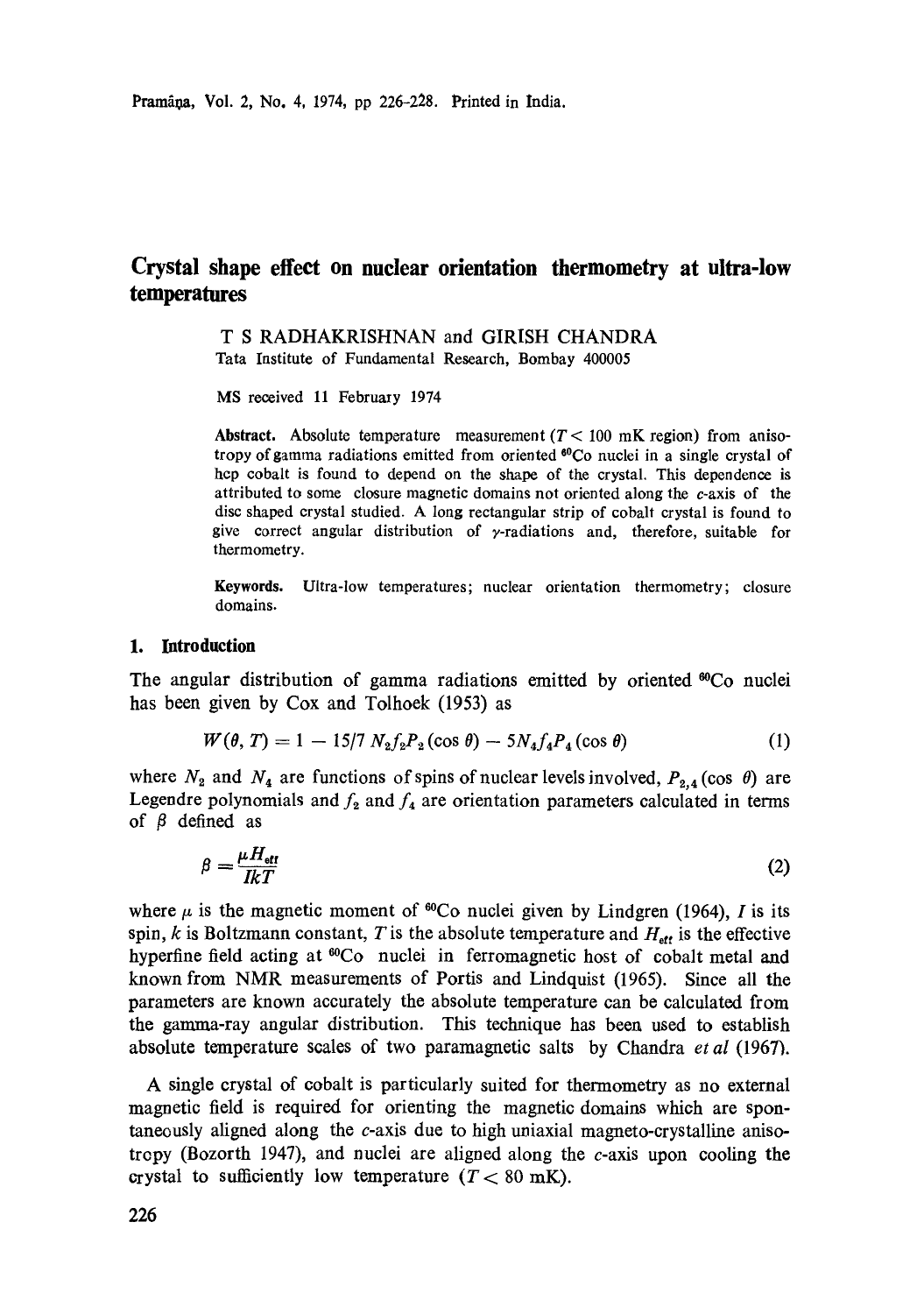## **2. Experimental results and discussion**

Two single crystals of hcp cobalt\* were employed for the measurements. One was taken in the form of a disc  $3 \text{ mm}$  in diameter and  $0.2 \text{ mm}$  in thickness with the c-axis in the plane of the crystal and the other a rectangular strip of dimensions  $5 \times 1 \times 0.3$  mm with the c-axis oriented along the length of the strip. The crystals were irradiated with thermal neutrons in Apsara reactor to obtain  $20~\mu$ C of  ${}^{60}Co$  and then annealed in high vacuum for three weeks at  $380^{\circ}$  C. In the adiabatic demagnetisation cryostat the thermal contact between the cooling paramagnetic salt and the cobalt crystal was achieved by soldering the crystal to one end of a bunch of copper wires which were compressed in the salt with a contact area of about 150 cm<sup>2</sup>. Two scintillation detectors with Nuclear Data 512-channel analyser recorded the gamma-ray spectra in longitudinal and transverse directions with respect to the c-axis. The counting rates at low temperatures were normalised with respect to those at 1 K corresponding to isotropic distribution. The plane of detection of gamma radiations coincided with the plane of the crystal.

Figure 1 shows a plot of normalised longitudinal against transverse gamma-ray intensities. This method of plotting is not sensitive to small errors in positioning the detectors but is sensitive to any deviation from the theoretical angular distribution pattern of gamma-rays. The figure clearly shows an appreciable deviation of the observed pattern (triangular points) for a disc shaped crystal from the theoretical line, whereas the pattern for the rectangular crystal (full circles) shows no deviation.

These observations can be explained by assuming the presence of some  ${}^{60}Co$ nuclei which are oriented in a direction different from the c-axis. This is possible as some closure magnetic domains are likely to be oriented in directions different from easy axis of magnetisation as explained by Craik and Tebble (1965). The closure domains are magnetised perpendicular to the c-axis and may be parallel or perpendicular to the crystal plane. The slope of plot of the observed data will



**Figure** 1. Plot of normalised transverse against longitudinal gamma-ray intensities for two cobalt crystals compared with the theoretical line assuming no closure domains. The range of temperatures covered is 15-80 mK.

<sup>\*</sup> The cobalt crystals were obtained from Metals Research Ltd., Ergland.